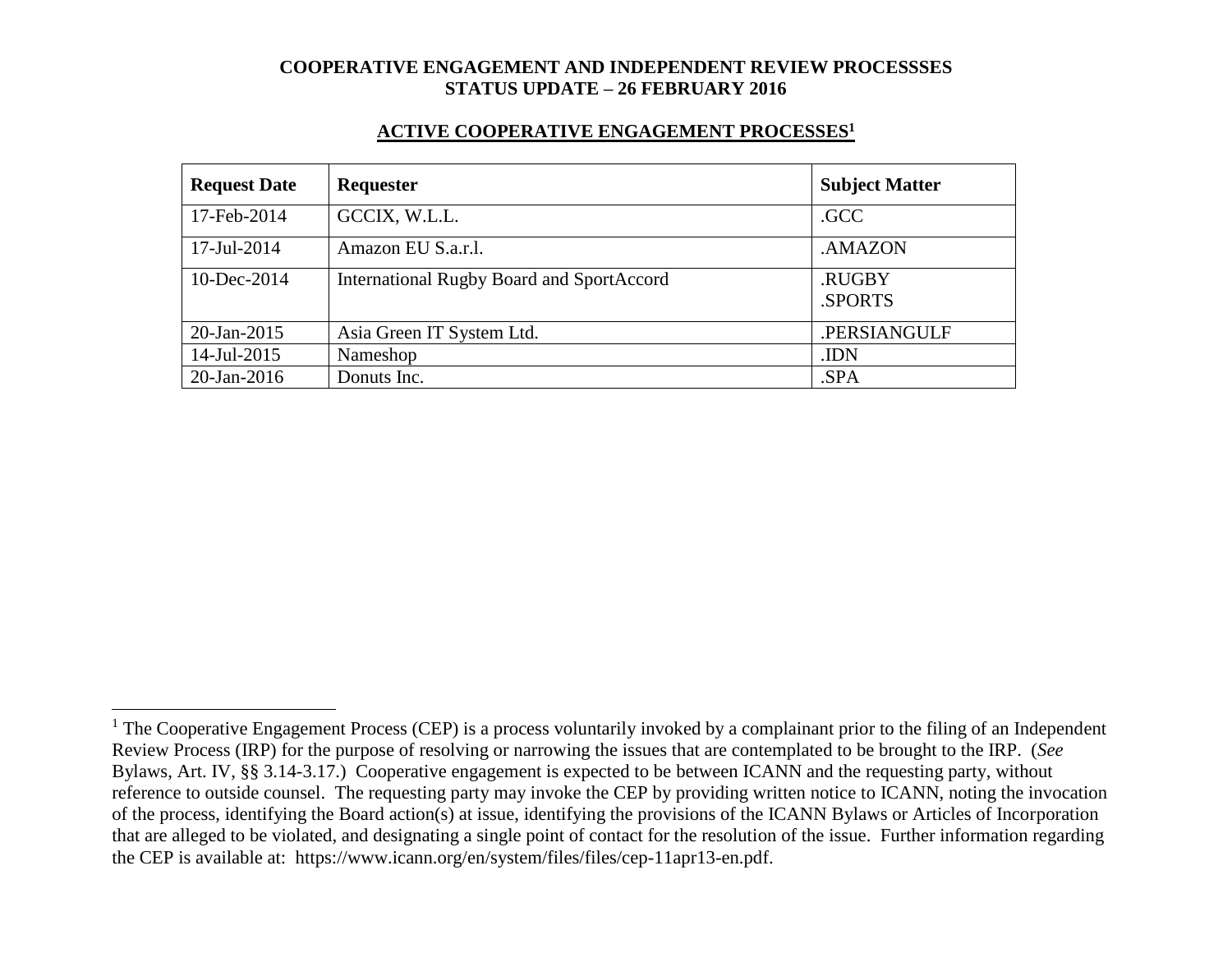### **RECENTLY CLOSED COOPERATIVE ENGAGEMENT PROCESS**

| <b>Request Date</b> | Keauester   | <b>Subject Matter</b> | <b>IRP Filing Deadline</b> <sup>2</sup> |
|---------------------|-------------|-----------------------|-----------------------------------------|
| 18-Jul-2014         | Donuts Inc. | <b>HOSPITAL</b>       | N/A<br>(Withdrawn)                      |

 $2$  The Independent Review Process (IRP) is a process by which any person materially affected by a decision or action by the Board that he or she asserts is inconsistent with the Articles of Incorporation or Bylaws may submit a request for independent review of that decision or action. (See Bylaws, Art. IV, § 3.) In order to be materially affected, the person must suffer injury or harm that is directly and causally connected to the Board's alleged violation of the Bylaws or the Articles of Incorporation, and not as a result of third parties acting in line with the Board's action. Further information regarding the IRP is available at: [https://www.icann.org/resources/pages/mechanisms-2014-03-20-en.](https://www.icann.org/resources/pages/mechanisms-2014-03-20-en)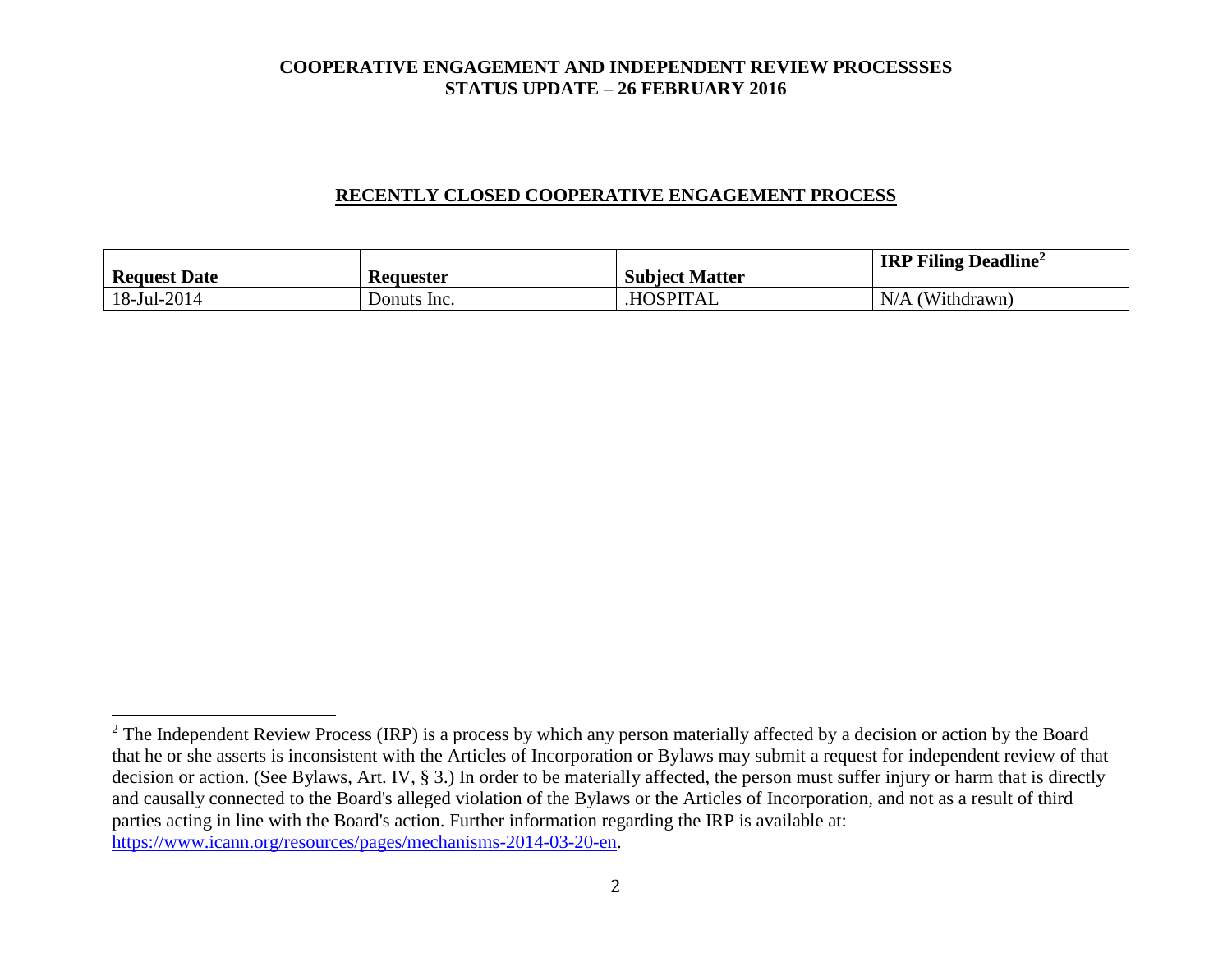## **ACTIVE INDEPENDENT REVIEW PROCESSES<sup>3</sup>**

| <b>Date</b><br><b>ICANN</b><br><b>Received</b><br>Notice of<br><b>IRP</b> | Date IRP<br><b>Commenced</b><br>by ICDR | Requester                                                                                                | <b>Subject Matter</b> | <b>Status</b>                                                                                                                                                                                                                                                                |
|---------------------------------------------------------------------------|-----------------------------------------|----------------------------------------------------------------------------------------------------------|-----------------------|------------------------------------------------------------------------------------------------------------------------------------------------------------------------------------------------------------------------------------------------------------------------------|
| 21-Sept-2014                                                              | 22-Sept-2014                            | Dot Registry, LLC<br>https://www.icann.org/resources/pa<br>ges/dot-registry-v-icann-2014-09-<br>$25$ -en | .INC<br>.LLC<br>.LLP  | Panel Selection: Full Panel confirmed on 5<br>February 2015.<br>Materials: Written submissions, Declaration(s), and<br>Scheduling Orders are posted here.<br>$Hearing(s)$ : The hearing previously scheduled for<br>27 February 2016 has been continued to 29 March<br>2016. |
| 8-Oct-2014                                                                | 13-Oct-2014                             | Donuts Inc.<br>https://www.icann.org/resources/pa<br>ges/donuts-v-icann-2014-10-13-en                    | .RUGBY<br>SPORTS.     | Panel Selection: Full Panel confirmed on 7 April<br>2015.<br>Materials: Written submissions, Declaration(s), and<br>Scheduling Orders are posted here.<br>Hearing(s): Hearing took place on 8 October 2015;<br>awaiting Final Declaration.                                   |

 $3$  The Independent Review Process (IRP) is a process by which any person materially affected by a decision or action by the Board that he or she asserts is inconsistent with the Articles of Incorporation or Bylaws may submit a request for independent review of that decision or action. (*See* Bylaws, Art. IV, § 3.) In order to be materially affected, the person must suffer injury or harm that is directly and causally connected to the Board's alleged violation of the Bylaws or the Articles of Incorporation, and not as a result of third parties acting in line with the Board's action. Further information regarding the IRP is available at: https://www.icann.org/resources/pages/mechanisms-2014-03-20-en.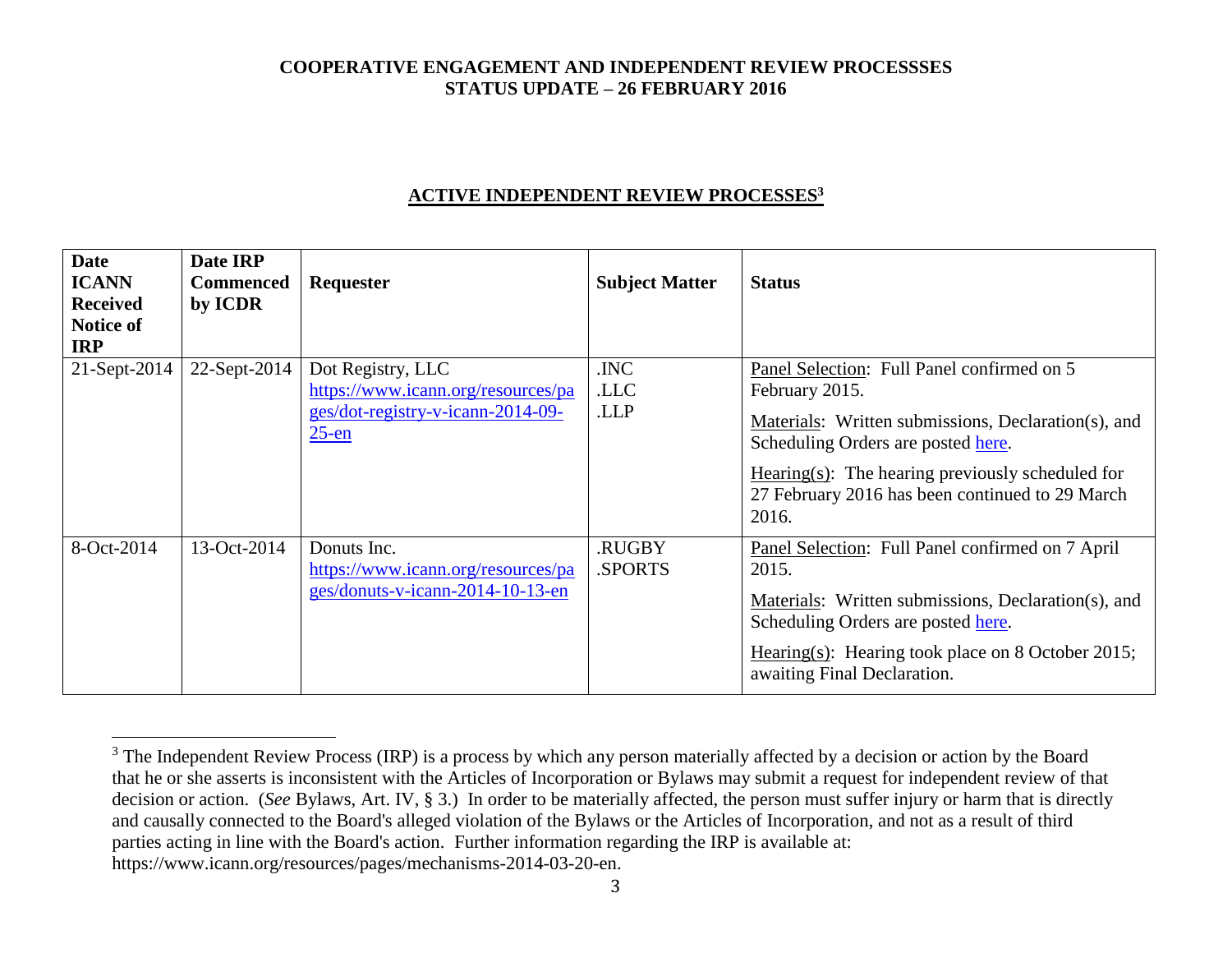| <b>Date</b><br><b>ICANN</b><br><b>Received</b><br><b>Notice of</b><br><b>IRP</b> | Date IRP<br><b>Commenced</b><br>by ICDR | Requester                                                                                                | <b>Subject Matter</b> | <b>Status</b>                                                                                                                                                                                                                                                                                                                                                         |
|----------------------------------------------------------------------------------|-----------------------------------------|----------------------------------------------------------------------------------------------------------|-----------------------|-----------------------------------------------------------------------------------------------------------------------------------------------------------------------------------------------------------------------------------------------------------------------------------------------------------------------------------------------------------------------|
| 5-Dec-2014                                                                       | 8-Dec-2014                              | <b>Gulf Cooperation Council</b><br>https://www.icann.org/resources/pa<br>$ges/gcc-v-icann-2014-12-06-en$ | .PERSIANGULF          | Panel Selection: Full panel confirmed on 2<br>December 2015.<br>Materials: Written submissions, Declaration(s), and<br>Scheduling Orders are posted here.<br>Hearing $(s)$ : Preliminary Hearing took place on 6<br>January 2016. A final hearing has been tentatively<br>scheduled for 17 May 2016.                                                                  |
| 19-Mar-2015                                                                      | 24-Mar-2015                             | Dot Sport Limited<br>https://www.icann.org/resources/pa<br>ges/dot-sport-v-icann-2015-03-27-<br>en       | .SPORT                | Panel Selection: Full Panel confirmed on 3<br>September 2015.<br>Materials: Written submissions, Declaration(s),<br>and Scheduling Orders are posted here.<br>Hearing(s): Administrative hearing took place on $28$<br>September 2015. Final hearing previously scheduled<br>for 17 February 2016 has been vacated; awaiting for<br>new hearing date to be scheduled. |
| 24-Mar-2015                                                                      | 7-Apr-2015                              | Corn Lake, LLC<br>https://www.icann.org/resources/pa<br>ges/corn-lake-v-icann-2015-04-07-<br>en          | .CHARITY              | Panel Selection: Full Panel confirmed on 17<br>September 2015.<br>Materials: Written submissions, Declaration(s),<br>and Scheduling Orders are posted here.<br>$Hearing(s): Final hearing took place on 8 February$<br>2016; Awaiting Final Declaration.                                                                                                              |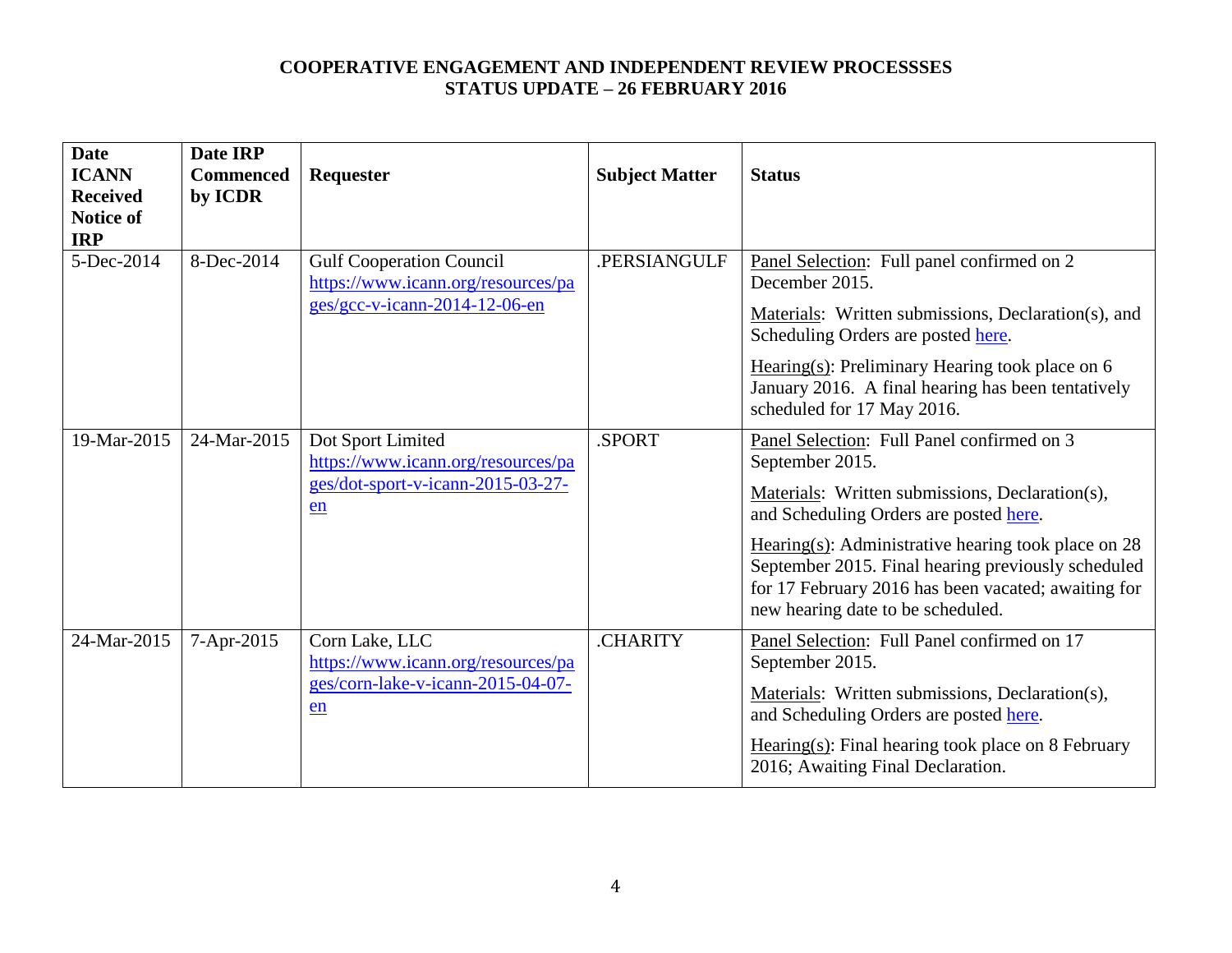| <b>Date</b><br><b>ICANN</b><br><b>Received</b><br><b>Notice of</b> | Date IRP<br><b>Commenced</b><br>by ICDR | Requester                                                                                                                                        | <b>Subject Matter</b> | <b>Status</b>                                                                                                                                                                                                                                                                                             |
|--------------------------------------------------------------------|-----------------------------------------|--------------------------------------------------------------------------------------------------------------------------------------------------|-----------------------|-----------------------------------------------------------------------------------------------------------------------------------------------------------------------------------------------------------------------------------------------------------------------------------------------------------|
| <b>IRP</b><br>30-Sep-2015                                          | 5-Oct-2015                              | Afilias Limited, BRS Media, Inc.,<br>Tin Dale, LLC<br>https://www.icann.org/resources/pa<br>ges/afilias-brs-tin-llc-v-icann-2015-<br>$10-12$ -en | .RADIO                | Panel Selection: IRP filed on 5 October 2015.<br>Two panelists have been selected; awaiting for<br>third panelist to be selected.<br>Materials: Written submissions, Declaration(s),<br>and Scheduling Orders are posted here.<br>$Hearing(s)$ : No hearings are currently scheduled.                     |
| 22-Oct-2015                                                        |                                         | dotgay LLC                                                                                                                                       | .GAY                  | Panel Selection: IRP has not commenced; notice of<br>IRP commencement has not been issued by ICDR.<br>Materials: IRP has not commenced; notice of IRP<br>commencement has not been issued by ICDR.<br>Hearing(s): IRP has not commenced; notice of IRP<br>commencement has not been issued by ICDR.       |
| 15-Dec-2015                                                        | 16-Dec-2015                             | Asia Green IT Systems Bilgisayar<br>San. ve Tic. Ltd. Sti.<br>https://www.icann.org/resources/pa<br>ges/irp-agit-v-icann-2015-12-23-en           | .ISLAM<br>.HALAL      | Panel Selection: Two panelists have been selected;<br>awaiting for third panelist to be selected.<br>Materials: Written submissions, Declaration(s),<br>and Scheduling Orders are posted here.<br>Hearing(s): Preliminary Hearing took place on $6$<br>January 2016; No hearings are currently scheduled. |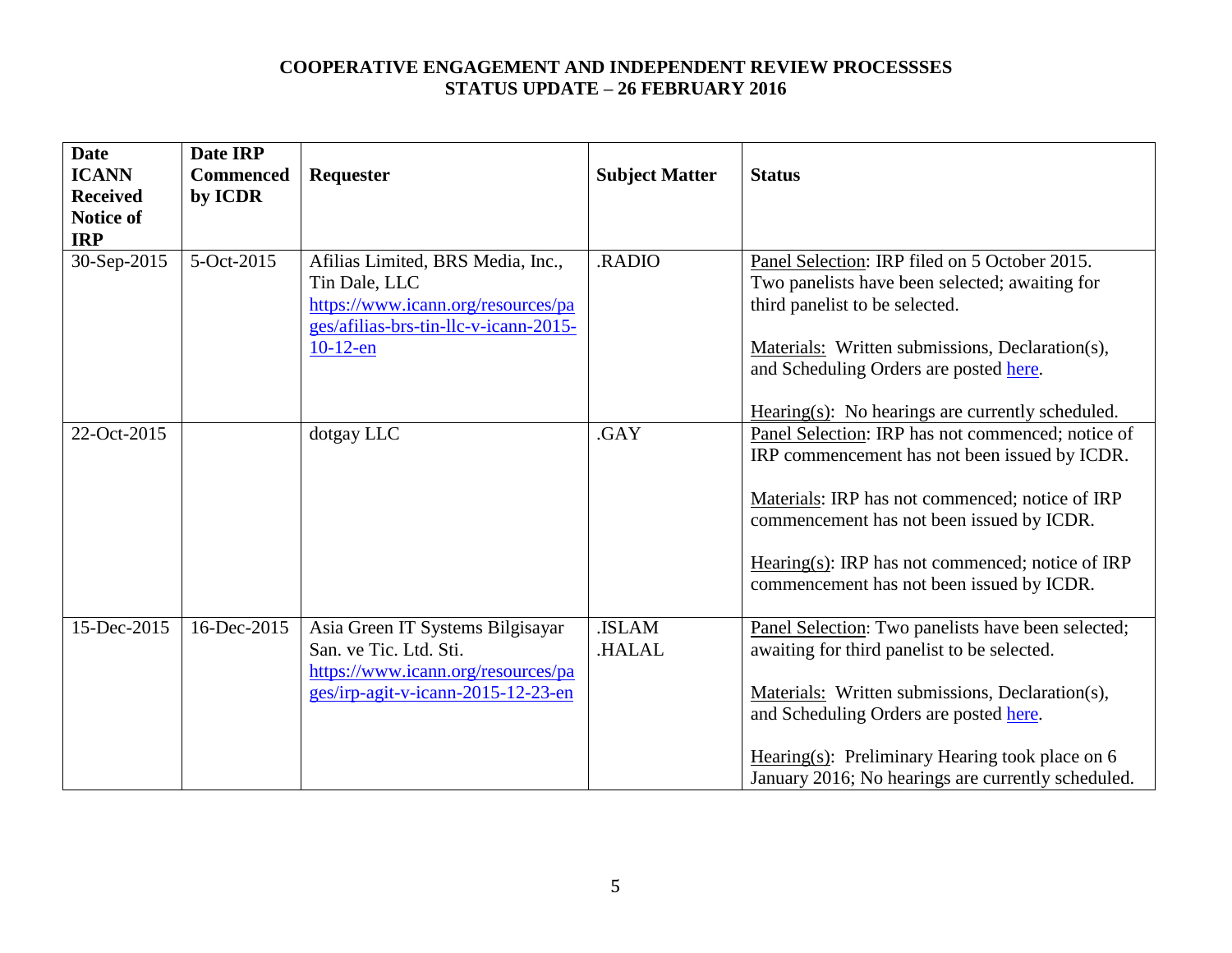| <b>Date</b><br><b>ICANN</b><br><b>Received</b><br><b>Notice of</b><br><b>IRP</b> | Date IRP<br><b>Commenced</b><br>by ICDR | <b>Requester</b>                                                                                                      | <b>Subject Matter</b> | <b>Status</b>                                                                                                                                                                                                                                                                                                               |
|----------------------------------------------------------------------------------|-----------------------------------------|-----------------------------------------------------------------------------------------------------------------------|-----------------------|-----------------------------------------------------------------------------------------------------------------------------------------------------------------------------------------------------------------------------------------------------------------------------------------------------------------------------|
| 10-Feb-2016                                                                      | 10-Feb-2016                             | Commercial Connect, LLC<br>https://www.icann.org/resources/pa<br>ges/irp-commercial-connect-v-<br>icann-2016-02-16-en | .SHOP                 | Panel Selection: IRP commenced on 10 February<br>2016; no Panelists have been selected.<br>Materials: Written submissions, Declaration(s),<br>and Scheduling Orders are posted here.<br>Hearing $(s)$ : An administrative hearing has been<br>scheduled for 29 February 2016. No other hearings<br>are currently scheduled. |